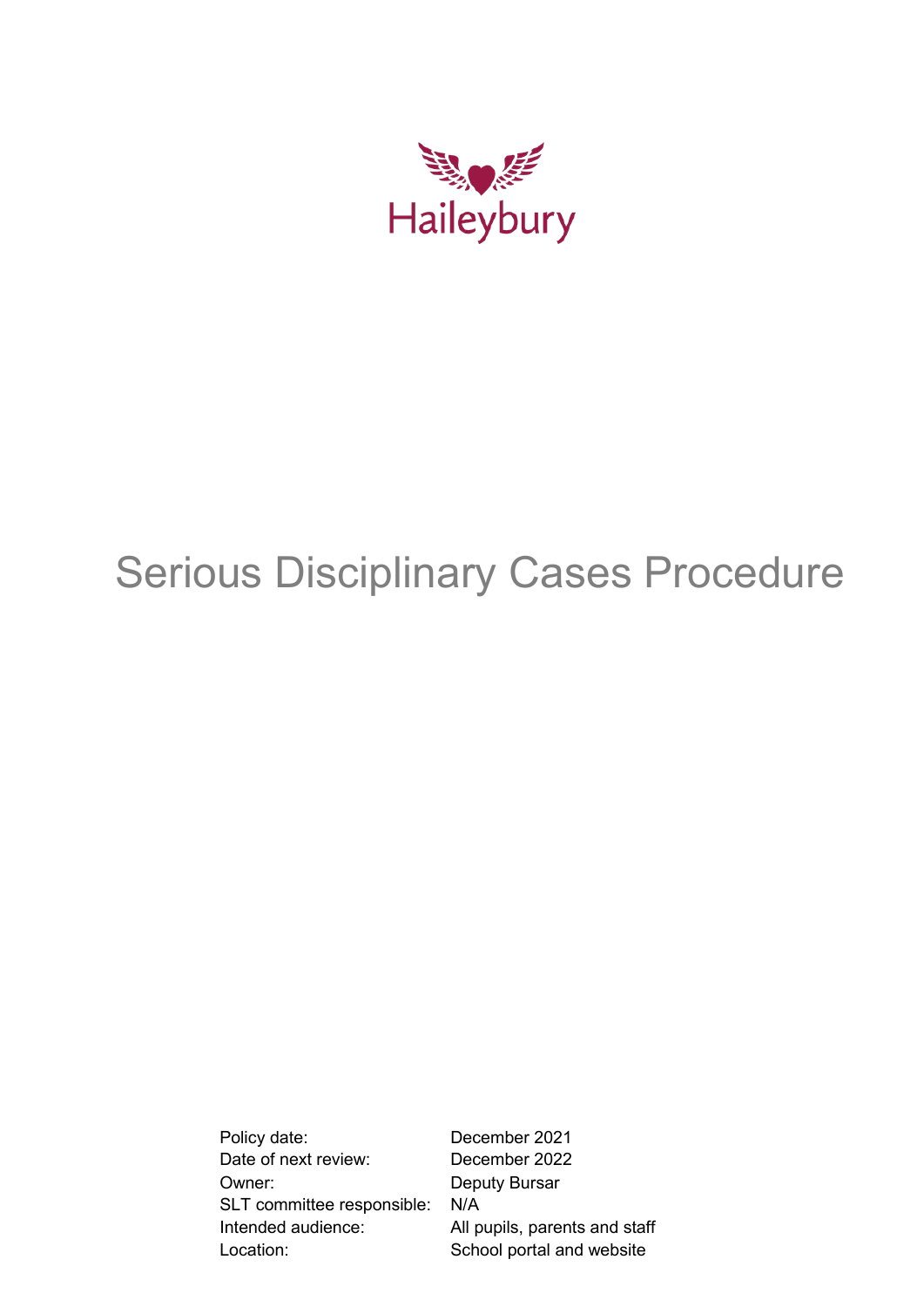# **1. Purpose of Procedure**

- 1.1 The School must maintain good discipline and conduct in order for it to function effectively and for pupils to thrive.
- 1.2 The School's Terms and Conditions require pupils to comply with the School's rules and procedures which are set out in the following documents:
	- The Pupil and Parent Handbooks;
	- The School's codes of conduct, policies and procedures as published on the School website and the School Portal, and as updated from time to time.
- 1.3 Most disciplinary and behavioural matters will be dealt with under the School's **Rewards, Behaviour and Sanctions Policy** which is on the School's website. That policy sets out the standard of behaviour expected of pupils. It explains the rewards available to pupils for good behaviour, and it sets out the sanctions which may be imposed if behaviour is not to the expected standard.
- 1.4 However, when alleged behaviour is serious, i.e. it could potentially result in permanent exclusion, this **Serious Disciplinary Cases Procedure** will apply. Such cases will normally be dealt with by the Master and this policy sets out the procedure which should be followed. Whether or not an alleged offence is sufficiently serious to trigger this procedure is entirely at the Master's discretion.
- 1.5 It is the School's policy to ensure that any disciplinary matter is dealt with fairly; that steps are taken to establish the facts; and that pupils have the opportunity to respond fully to any allegations before any sanction is imposed. The Master may, at his discretion, vary or amend the following procedure to ensure that a fair disciplinary hearing takes place.
- 1.6 References in this procedure to "parents" include parents and guardians.

## **2. Confidentiality**

- 2.1 The School's aim is to deal with disciplinary matters sensitively and with due respect for the privacy of any individuals involved. All pupils and their parents must treat as confidential any information communicated to them in connection with an investigation or disciplinary matter.
- 2.2 Pupils, parents, and anyone accompanying them (including witnesses), must not make electronic recordings of any meetings or hearings conducted under this procedure.
- 2.3 To preserve the confidentiality of all School pupils, the names of any pupils whose evidence is relied on in disciplinary proceedings will not normally be disclosed, unless the Master considers such disclosure to be necessary or appropriate in the circumstances.

# **3. Investigation**

- 3.1 The purpose of an investigation is to establish a fair and balanced view of the facts relating to any disciplinary allegations. A pupil against whom allegations have been made will normally be informed of the allegations at an appropriate point in the investigation process, unless providing this information would prevent a fair investigation.
- 3.2 The extent of the investigation required will depend on the nature of the allegations and will vary from case to case. It may involve interviewing and taking statements from pupils or reviewing relevant documents. The Master will appoint a member of staff to carry out the investigation.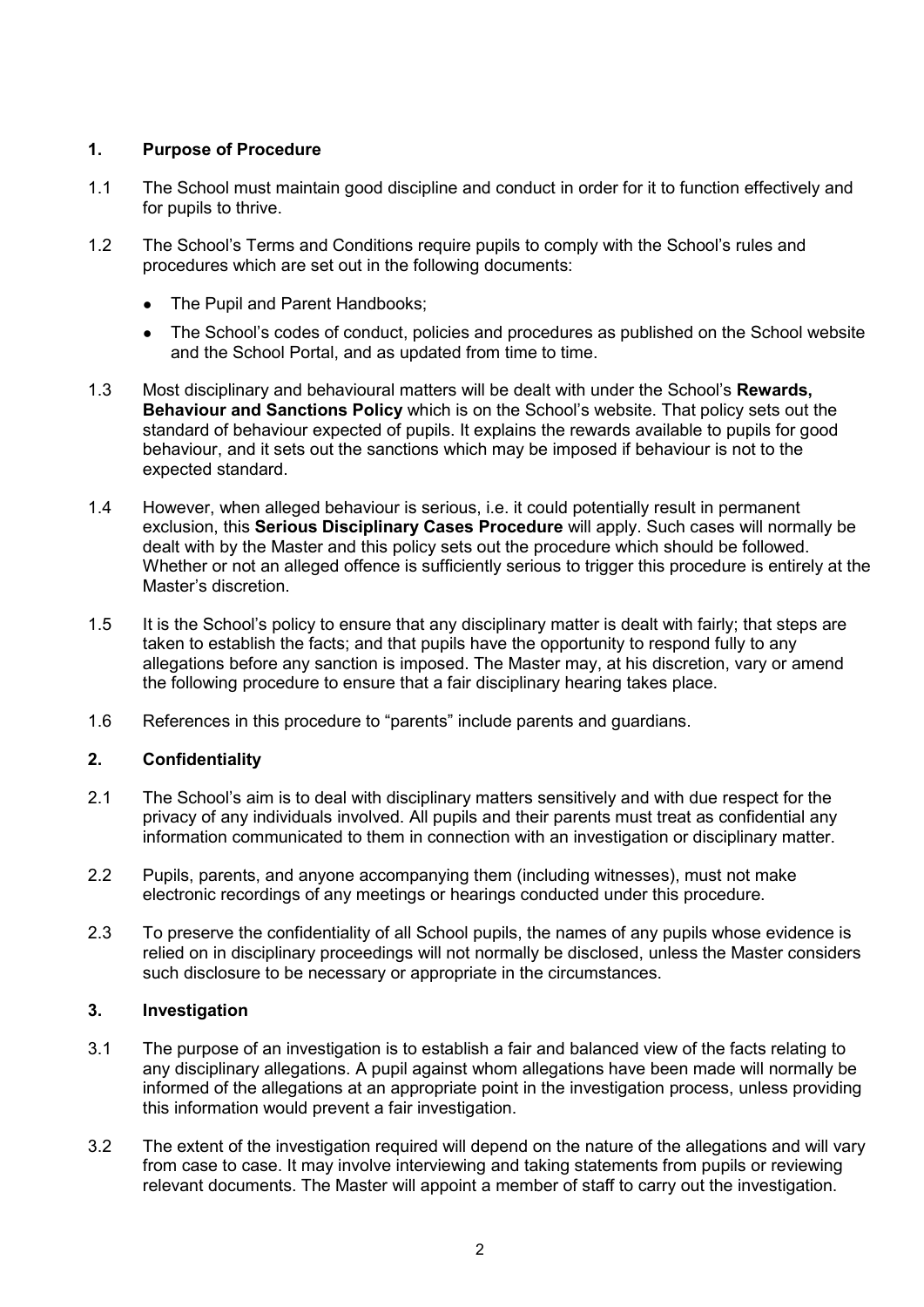This will usually be the Proctor (who is responsible for behavioural matters at Haileybury) or the Deputy Master.

- 3.3 Pupils must co-operate fully and promptly in any investigation. This will include informing the investigating staff member of the names of any relevant witnesses and attending investigative interviews if required. A pupil will normally be accompanied at any interview by their Housemaster, Housemistress, Tutor or Matron.
- 3.4 The investigating staff member's role is to establish the facts. Once the investigation is concluded, the investigating staff member will then submit a report to the Master in writing setting out their findings. The Master will not be involved in the investigation and no decision will be taken by the Master until a disciplinary hearing has been held.

#### **4. Suspension**

4.1 The Master has the right at his absolute discretion to temporarily suspend from school a pupil against whom allegations have been made, while the investigation or disciplinary procedure is underway. Such suspension will be for as short a period as possible and is not a disciplinary sanction. It does not imply that any decision has been made. It is purely for the purpose of carrying out a proper investigation and for ensuring a fair disciplinary procedure can take place.

#### **5. Notification to Parents**

5.1 A staff member, (usually the Master, Deputy Master, Proctor or HM) will, when appropriate, contact the parents of the pupil involved to inform them of the allegations and to explain the process.

#### **6. The Role of Housemaster or Housemistress**

6.1 During the process, the pupil's Housemaster or Housemistress will keep the pupil and their parents informed, as appropriate. The Housemaster/Housemistress will be available to support the pupil through the process, acting in loco parentis whilst the pupil is at School.

#### **7. After the Investigation**

- 7.1 If, once the investigation is complete and the Master has received the investigation report, he considers that there is no case to answer, no further steps will be necessary. The Master will confirm this to the parents in writing.
- 7.2 If, however, the Master considers that there is a case to answer, a disciplinary hearing will be arranged as soon as reasonably practicable. The Master will inform the parents of the date, time and place of the disciplinary hearing and will provide them with a copy of the investigation findings, together with any statements or any other relevant written evidence. Pupils and parents will be given reasonable notice of any hearing.
- 7.3 If pupils or their parents wish to produce their own evidence, including documents or witness statements, they should provide copies to the Master as soon as possible before the hearing.
- 7.4 If a pupil or their parent cannot attend the hearing, they should inform the School immediately and an alternative time will be arranged. A hearing will not normally be rearranged more than once. Parties must make every effort to attend the hearing, and failure to attend without good reason may result in a decision being taken in a party's absence based on the available evidence.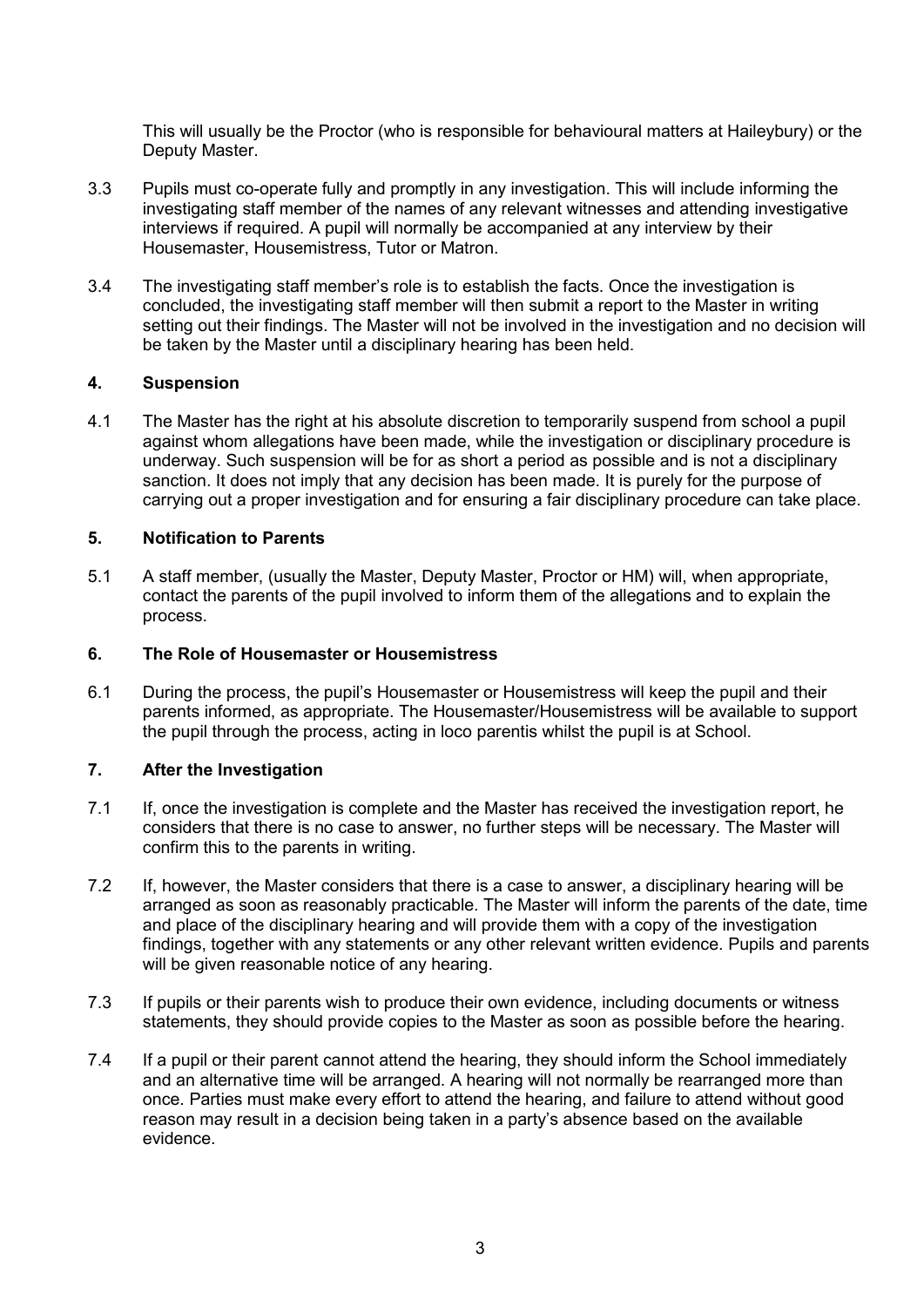# **8. The Disciplinary Hearing**

- 8.1 The disciplinary hearing will be conducted by the Master. A staff member will be present to take notes. Parents may be present to accompany the pupil if they wish. The investigating staff member may attend the hearing to answer any questions relating to the investigation. Pupils who have provided evidence in the investigation will not usually be required to attend the disciplinary hearing. Their evidence will be submitted by way of a written statement.
- 8.2 The disciplinary hearing is not a legal hearing. The role of the Master is to establish the facts in order to determine what disciplinary sanction, if any, is appropriate. The parties will not therefore be permitted to bring legal representatives to the hearing. At the start of the hearing, the Master will explain to the parties that his role is to try to establish an accurate picture of what took place so that he can decide what sanction, if any, is appropriate in the case.
- 8.3 The pupil and/or their parent(s) will have the opportunity to respond to the investigation findings and present any evidence of their own. They will be given the opportunity to respond to any information provided by a witness. However, parties will not be permitted to cross-examine witnesses.
- 8.4 Parents for whom English is not their first language may be permitted to bring an interpreter. In such cases, permission should be requested from the Master in advance.
- 8.5 The Master may adjourn the disciplinary hearing if he considers there is a need to carry out any further investigations such as re-interviewing witnesses in the light of any new matters raised. Parties will be given a reasonable opportunity to consider any new information obtained before the hearing is reconvened.
- 8.6 When all evidence has been heard, and questioning has been completed, the Master will withdraw to consider his decision. The Master may decide to deliver a decision in person after an adjournment, or alternatively, may inform the parents of his decision in writing after the hearing, in which case the written decision will be provided as soon as is reasonably practicable.
- 8.7 The Master will confirm:
	- a. the Master's decision in relation to the allegations;
	- b. the sanction to be applied and when it takes effect;
	- c. the reasons for the decision; and
	- d. in the case of exclusion, the right of appeal (including to whom, when and how an appeal should be made).
- 8.8 In the event that the Master is unable to conduct the disciplinary hearing due to absence or if he considers it inappropriate that he should conduct the hearing, the Master can, in his absolute discretion, substitute another senior member of staff to conduct the hearing and the substitute shall take the place of the Master for the purposes of this procedure.

## **9. Disciplinary Sanctions**

- 9.1 Where the Master decides that the disciplinary allegations are upheld, the Master may impose a disciplinary sanction including a period of suspension or permanent exclusion.
- 9.2 Permanent exclusion will normally take place in the following cases:
	- a. a single offence which is very serious in nature; or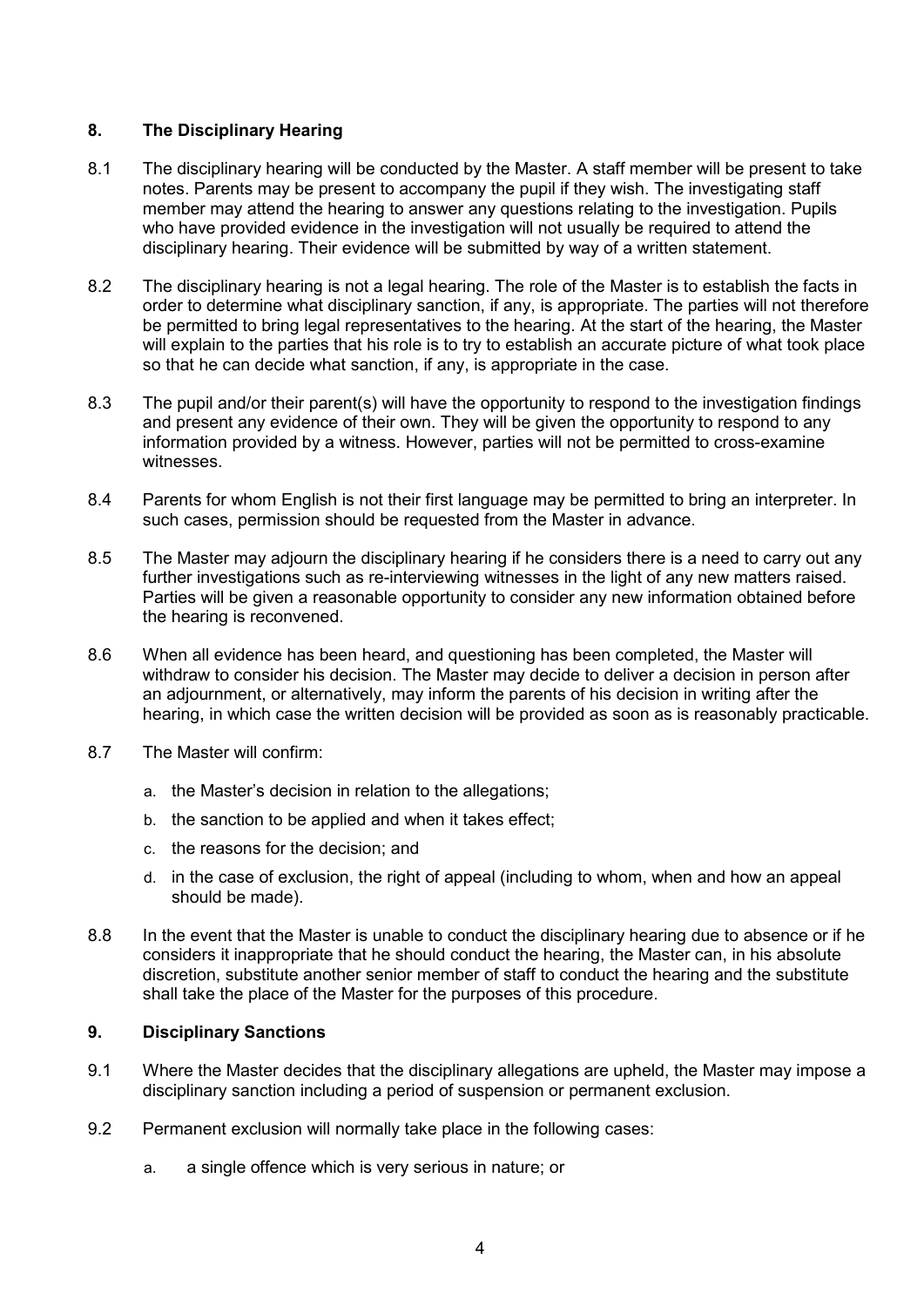- b. a repeated offence following a written warning by the Master that a further offence may result in permanent exclusion.
- 9.3 The Master retains absolute discretion as to the circumstances in which he considers that permanent exclusion of a pupil is appropriate.

## **10. Appeal**

- 10.1 In the event of a permanent exclusion or suspension of four weeks or more, the pupil's parents have the right to appeal to the School's Governing Council for the Master's decision to be reviewed on the following grounds:
	- a. whether the Master's decision was justified on the evidence and information before him; and/or
	- b. whether the procedure followed by the Master in reaching his decision was appropriate.
- 10.2 New issues and evidence can only be introduced with the permission of the Appeal Panel (see below).
- 10.3 An appeal should be set out in writing, stating the full grounds of appeal, and sent to Mrs Catrin Mills, Deputy Bursar at [c.mills@haileybury.com](mailto:c.mills@haileybury.com) within five working days of the date of notification of the exclusion or suspension. The Deputy Bursar will formally acknowledge the appeal within a further five working days. The Deputy Bursar will be available to provide information to the pupil's parents in relation to the appeal procedure, and to answer any queries they may have during this process.
- 10.4 On receipt of an appeal, the Chair of Governors will appoint an Appeal Panel to consider the appeal. The Appeal Panel shall comprise either three Council Members, or two Council Members and an independent member appointed by the Chair of Governors in their absolute discretion. The Chair of Governors shall appoint one of these members as Chair of the Appeal Panel. The members of the Appeal Panel should not have been directly involved in the matter previously.
- 10.5 When an Appeal Panel has been constituted, the Deputy Bursar shall notify the parents of the names of the Appeal Panel members and of a date, time and place for the appeal hearing. The hearing will be convened as soon as reasonably practicable, taking account of term dates, and the availability of staff and Appeal Panel members.
- 10.6 If the pupil's parents wish to submit additional documents for consideration at the appeal hearing which are relevant to the Grounds of Appeal, these must be sent to the Deputy Bursar no later than seven days before the hearing.
- 10.7 The Master may submit a report in response to the grounds of appeal. Such report will be provided to the pupil's parents no later than seven days before the appeal hearing, together with any documents referred to in that report.
- 10.8 No later than five days before the hearing, the Deputy Bursar will provide to the Appeal Panel a copy of all relevant papers, which will include:
	- a. the Master's letter setting out the disciplinary decision;
	- b. the grounds of appeal document and any supporting documents;
	- c. the Master's report in response to the appeal, and copies of any documents referred to in that report.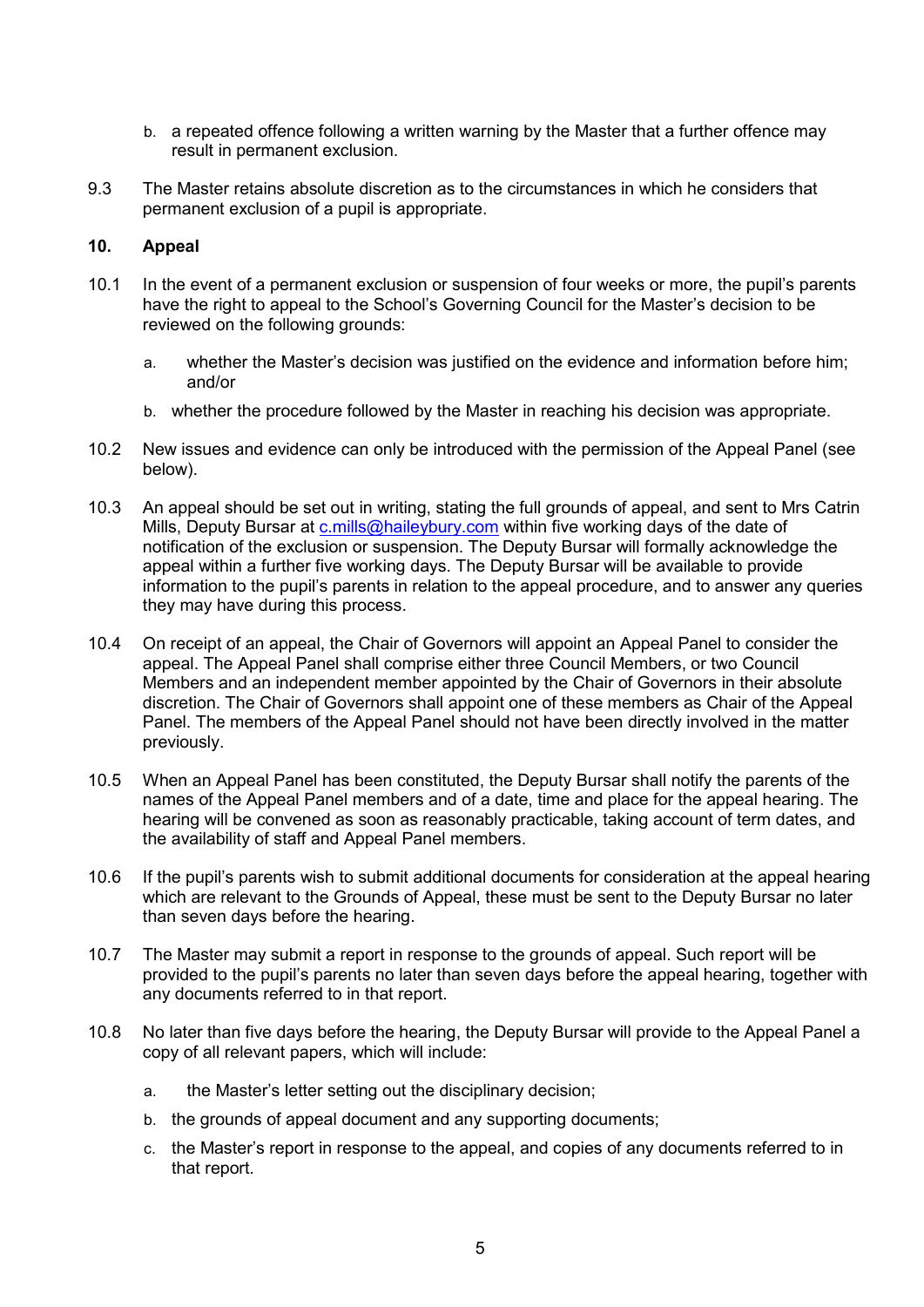# **11. The Appeal Hearing**

- 11.1 The appeal hearing will be conducted by the Appeal Panel. The Chair of the Appeal Panel may, at his or her discretion, vary or amend the appeal procedure as necessary to ensure that a fair hearing takes place.
- 11.2 As in the case of the disciplinary hearing, parents may be present to accompany the pupil if they wish, but the appeal hearing is not a legal hearing. The parties will not be permitted to bring legal representatives. The pupil and their parent(s) will have the opportunity to make submissions and present any evidence relevant to the Grounds of Appeal. The Master will attend the hearing as appropriate to answer any questions. Pupils who have provided evidence in the investigation will not usually be required to attend the appeal hearing. The Deputy Bursar will be present at the hearing to take notes.
- 11.3 The Appeal Panel will review the Master's decision and may ask questions of any parties attending. Parties will not be permitted to cross-examine others present.
- 11.4 Parents for whom English is not their first language may be permitted to bring an interpreter. In such cases, permission should be requested from the Appeal Panel in advance by contacting the Deputy Bursar.
- 11.5 The format of the appeal hearing will normally be as follows:
	- c. The pupil/parent(s) will make any opening submissions, and present their evidence. The Appeal Panel may ask any questions of the pupil/parent(s).
	- d. The Master's report will be taken as read and the Master will respond to any questions put to him by the Appeal Panel.
	- e. The parties will have the opportunity to make any closing remarks before the hearing is concluded.
- 11.6 The Appeal Panel may adjourn the hearing if they consider there is a need to carry out any further investigations in the light of any new matters raised. The parties will be given a reasonable opportunity to consider any new information obtained before the hearing is reconvened.

## **12. The Appeal Decision**

- 12.1 When all evidence has been heard, and questioning has been completed, the Appeal Panel will withdraw to consider their decision. The Panel may decide to deliver a decision on the same day in person after an adjournment, or alternatively, may inform the parents of their decision in writing after the hearing. In either case, the Panel's decision will be confirmed in writing as soon as is reasonably practicable.
- 12.2 The Appeal Panel may:
	- a. uphold the Master's decision in full; or
	- b. uphold the Master's decision and substitute a greater sanction if appropriate; or
	- c. overturn the Master's decision and substitute a lesser sanction if appropriate; or
	- d. overturn the Master's decision in full.